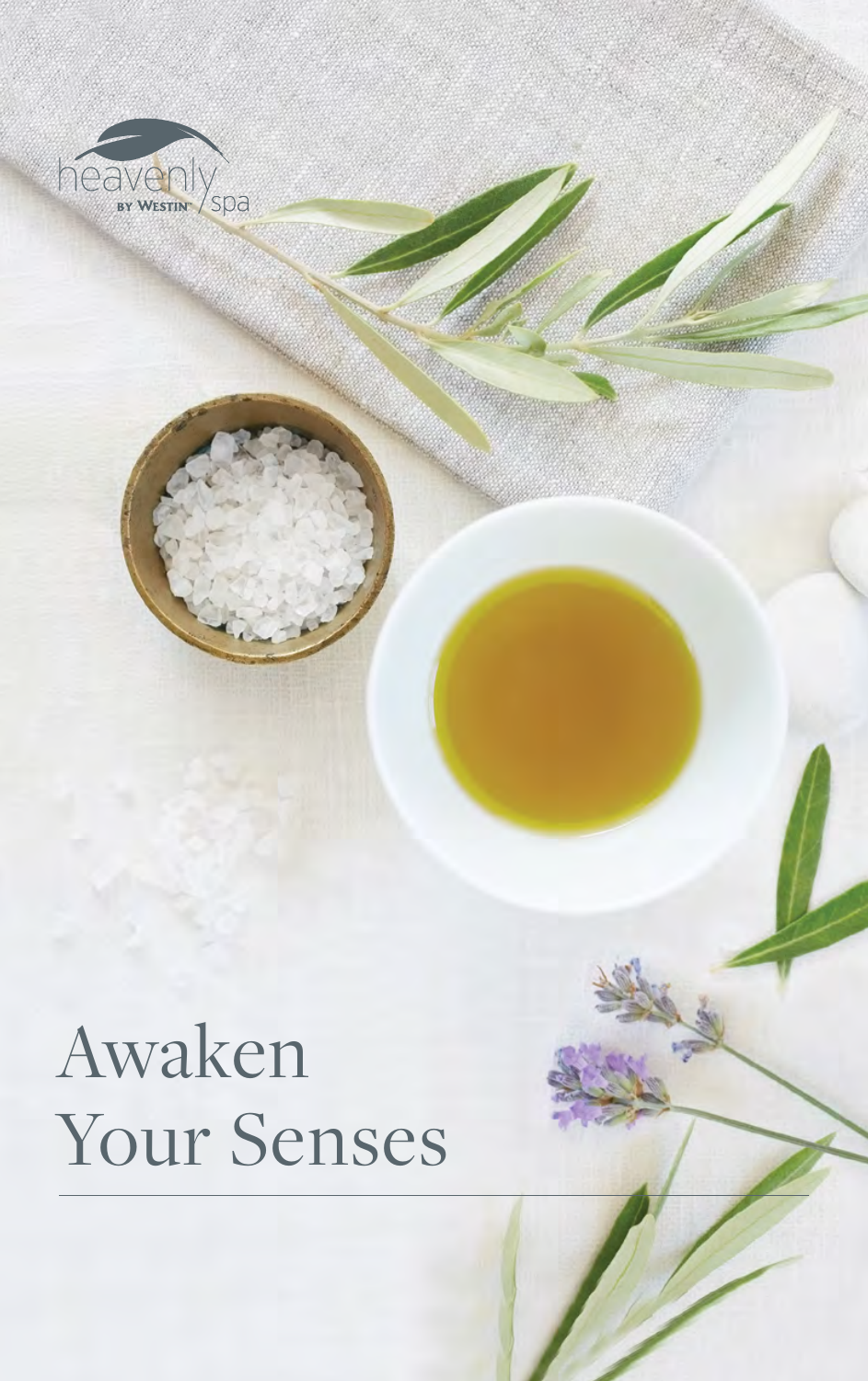## Heavenly Signature Rituals

#### **HEAVENLY SPA THREE STONES MASSAGE RITUAL**

*A treatment using Westin White Tea products.*

Meditate on positive thoughts during your Heavenly Spa Signature Massage treatment. Choose a stone based on what you would like to think about during your treatment:

- Something you are hoping for;
- Something you are grateful for;
- Someone you love.

A heated compress then invites back muscles to relax and ease before a Swedish massage leaves you feeling physically rested and mentally uplifted.

90 MINUTES

MON-THU £165 / FRI-SUN £175

#### **BAOBAB PREGNANCY RITUAL**

*A treatment using Germaine de Capuccini products.*

A sublimely relaxing ritual combining soothing massage movements with prodigious products produced from the oil of the organic African Baobab tree, also known as the Tree Of Life. The beautifully fragrant oils create a smoothing and hydrating experience, ideal for helping prevent and treat stretch marks and increasing skin elasticity. This treatment combines full body exfoliation, pregnancy massage, scalp therapy and concludes with a cooling and anti-inflammatory energising leg therapy.

75 MINUTES

MON-THU £140 / FRI-SUN £150

#### **EASTERN FACELIFT RITUAL**

*A treatment using Philosophia Botanica products.*

Our Eastern facelift treatment with Philosophia Botanica is a new approach to an age-old tradition. It incorporates elements of traditional Chinese medicine, face mapping, acupressure points and meridians, lymphatic drainage, lifting and sculpting techniques with bespoke Gua Sha stones along with all-natural luxurious skincare oils.

90 MINUTES

MON-THU £165 / FRI-SUN £175

#### **MERIDIAN FLOW GOLDEN RITUAL**

*A treatment using Philosophia Botanica products.*

This luxurious face treatment plumps the skin, promotes skin vitality, defines, sculpts and lifts the skin. Gold coated micro-magnets are carefully applied to the acupressure points and meridians of the face to stimulate tissue activity, increase micro-circulation and oxygenation, reduce the depth of wrinkles, plump the skin and encourage the flow of Qi.

90 MINUTES

MON-THU £170 / FRI-SUN £180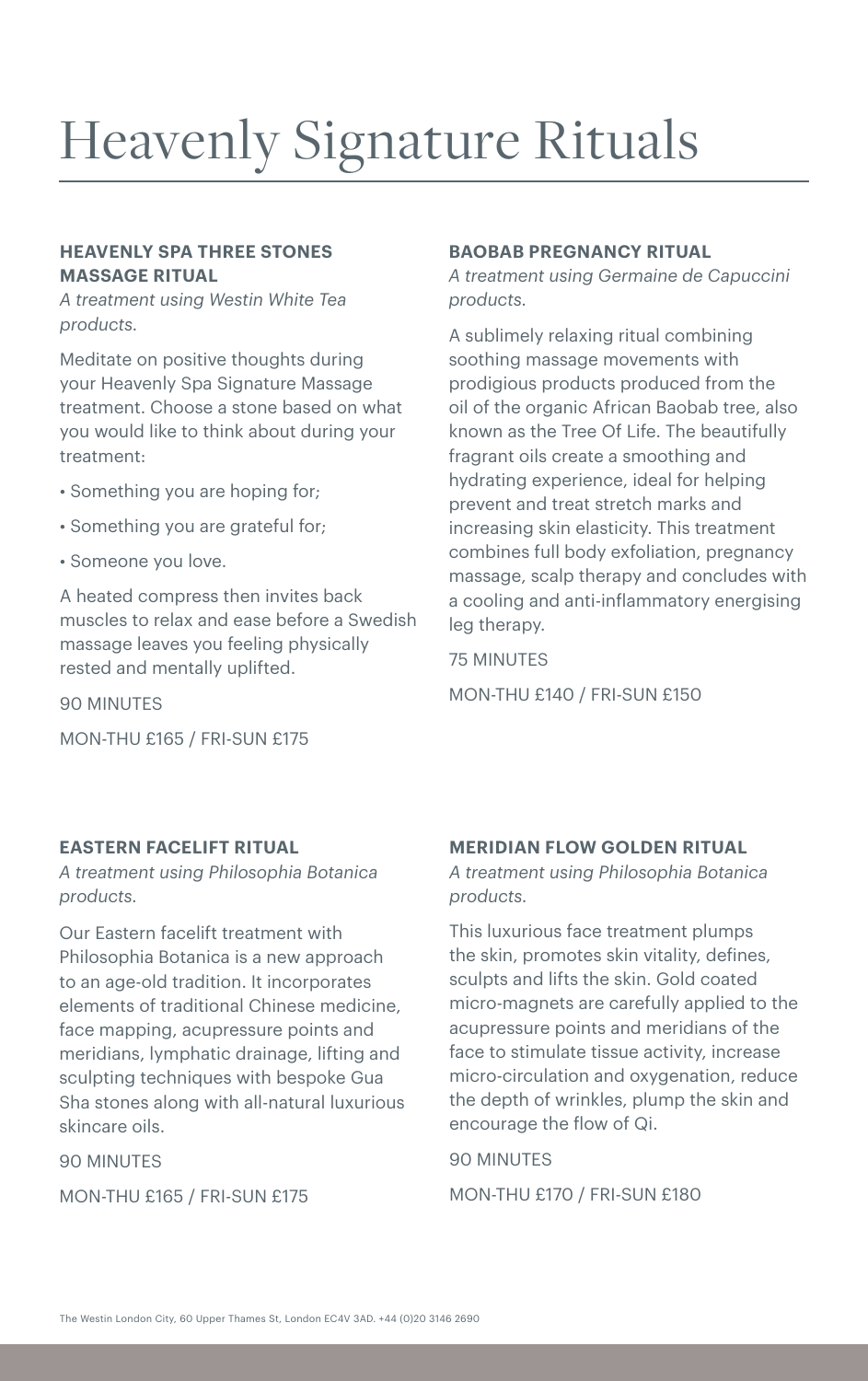## Total Wellbeing

### **RELAX & SLEEP**

*A treatment using Aromatherapy Associates products.*

The ultimate massage for your best night's sleep. Carefully applied pressures relieve key areas of tension, whilst Aromatherapy Associates' award-winning essential oil blend sedates, calms and grounds you to induce a serious state of relaxation.

90 MINUTES

MON-THU £165 / FRI-SUN £175

60 MINUTES

MON-THU £125 / FRI-SUN £135

#### **INNER STRENGTH & RESILIENCE**

*A treatment using Aromatherapy Associates products.*

A truly nurturing treatment to fortify and strengthen the mind and body through difficult times. Focus the mind and breathe deeply whilst warm, rich products are applied soothingly during this emotionally strengthening treatment.

90/60 MINUTES MON-THU £165 / FRI-SUN £175 60 MINUTES MON-THU £125 / FRI-SUN £135

#### **FOREST THERAPY**

*A treatment using Aromatherapy Associates products.*

Feel restored from the stresses of modern day living, cleansed of pollution and relieved from restlessness agitation. Starting with a cleansing, guided inhalation and tension releasing long, deep massage, followed with a warm grounding mud mask to recharge through hands and feet. Finally, our expert scalp massage restor tranquillity to the mind with our expert scalp massage.

90 MINUTES

MON-THU £165 / FRI-SUN £175

60 MINUTES

MON-THU £125 / FRI-SUN £135

#### **IMMUNE SUPPORT**

*A treatment using Aromatherapy Associates products.*

Cleansing, clearing and decongesting, this body treatment helps clear a congested body and mind and support the immune system. Guided breathing to clear congestion followed by massage techniques to soothe a heavy head, unblocking sinuses, easing headaches and promoting gut health.

90 MINUTES

MON-THU £165 / FRI-SUN £175 60 MINUTES MON-THU £125 / FRI-SUN £135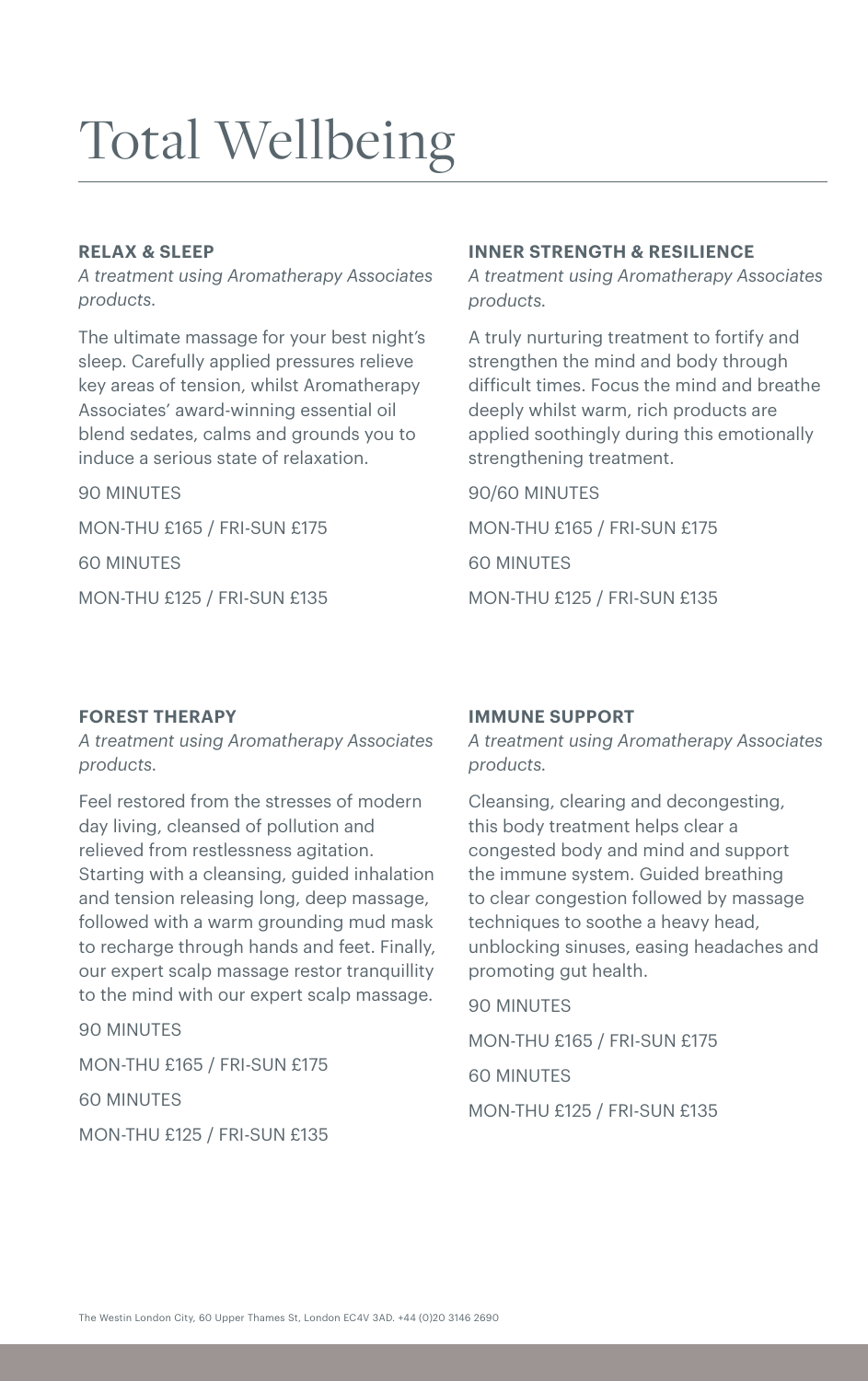### Massages

#### **THE ULTIMATE AROMATHERAPY EXPERIENCE**

*A treatment using Aromatherapy Associates products.*

With your chosen Aromatherapy Associates oil, your therapist will use carefully applied pressures to stimulate the nervous system and lymphatic drainage to encourage healthy circulation. A relaxing massage ritual drawn from a fusion of eastern and western techniques enabling the therapist to work on your body, mind and spirit.

90 MINUTES

MON-THU £165 / FRI-SUN £175

#### **MEDITERRANEAN CANDLE MASSAGE**

*A treatment using Germaine de Capuccini products.*

Choose one of Germaine de Capuccini Mediterranean inspired massage candles which will be burned while you enjoy a relaxing pinda massage. Enjoy a full body massage enhanced by the warm oil from the candle. This massage will ease tension whilst natural antioxidants will hydrate and nourish the skin.

60 MINUTES

MON-THU £125 / FRI-SUN £135

#### **HOT STONE MASSAGE**

A therapeutic full body massage using aromatherapy oils and heated stones to relieve deep muscle tension. The warm of the stones penetrates your muscle to soothe aches and pains leaving you to feel relaxed and destressed.

60 MINUTES

MON-THU £130 / FRI-SUN £140

#### **THE ULTIMATE PREGNANCY MASSAGE**

*A treatment using Aromatherapy Associates products.*

Using the traditional aromatherapy pressure point massage for the upper back and paying particular attention to tight shoulders, this massage helps to relieve stress and tension. The legs are massaged to ease the heavy feeling that can come with pregnancy and a full scalp and facial massage, completes this top to toe treatment.

60 MINUTES

MON-THU £120 / FRI-SUN £130

#### **HEAVENLY MASSAGE**

*A treatment using Aromatherapy Associates products.*

Choose from a muscle release massage that works deep into tight aching muscles to instantly release pain and tension, or a relaxing Aromatherapy Associates full body massage to relieve stress and tension leaving you feeling relaxed and recharged.

60 MINUTES

MON-THU £120 / FRI-SUN £130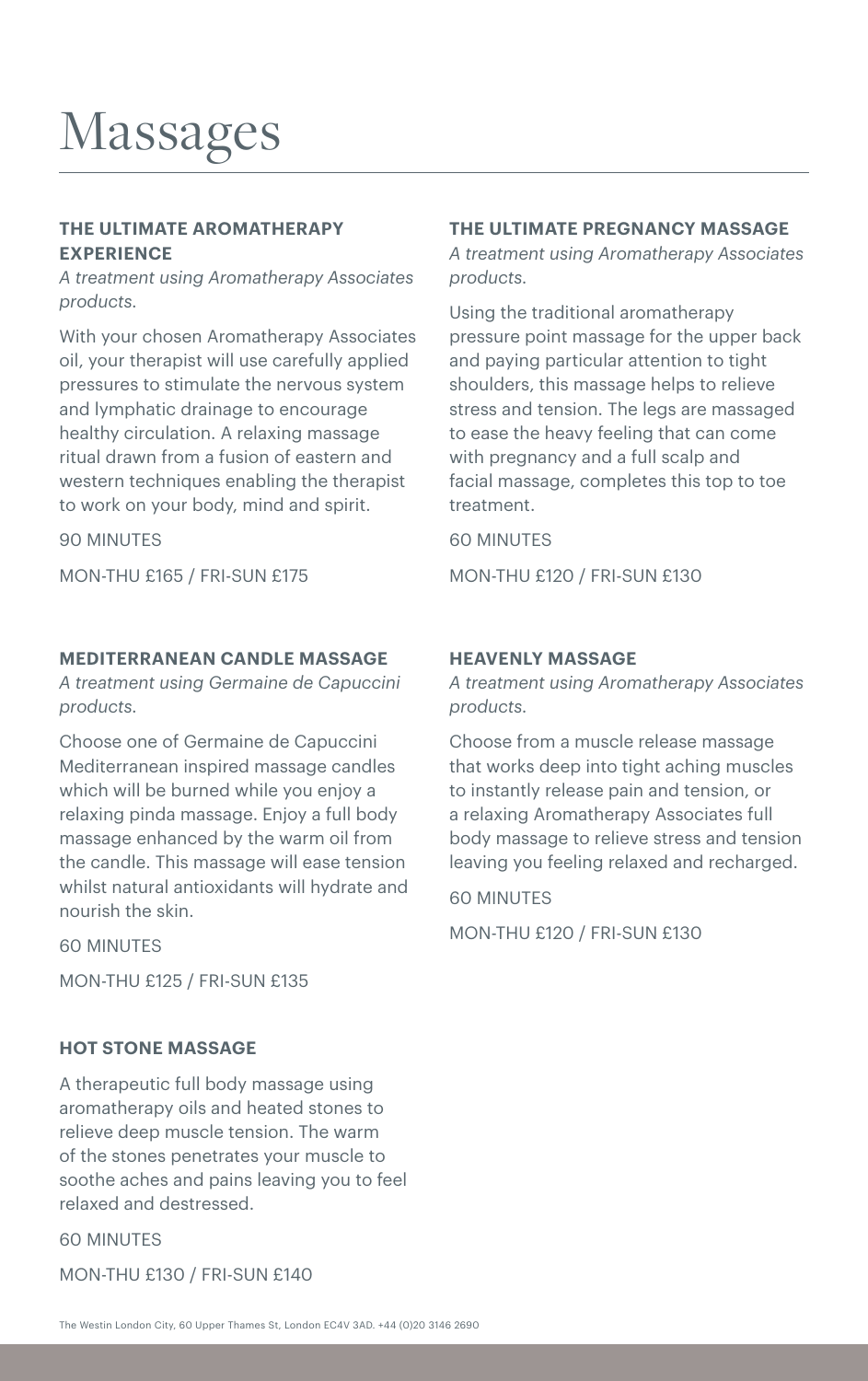### Facials

#### **TIME EXPERT COLLAGEN VITAMIN C FACIAL**

*A treatment using Germaine de Capuccini products.*

An innovative facial to increase firmness and generate new collagen whilst reducing dark spots and even pigmentation. Incorporating a patented formulation that increases the benefits of Pure Vitamin C by 6 times. A massage ball is also utilised to lift facial muscles, release tension and increase blood flow for an increased glow.

60 MINUTES

MON-THU £125 / FRI-SUN £135

#### **LED RADIANCE FACIAL**

*A treatment using Germaine de Capuccini products.*

Timexpert Neo Age, a new generation, advanced therapy for lines and wrinkles. A highly effective treatment incorporating LED-XPERT Skin Light Therapy, this facial offers unparalleled results in reducing the length and depth of wrinkles.

90 MINUTES

MON-THU £170 / FRI-SUN £180

#### **TIME EXPERT ANTI-AGEING FACIAL**

*A treatment using Germaine de Capuccini products.*

A powerful all-round anti-ageing treatment that provides firming, wrinkle reduction, revitalisation, improved pigmentation and hydration. 99% of clients have firmer, more supple and nourished skin after a single session.

75 MINUTES

MON-THU £155 / FRI-SUN £165

#### **TIME EXPERT CITY PROOF FACIAL**

*A treatment using Germaine de Capuccini products.*

This award-winning facial protects and repairs the skin from pollution damage and external stress. A unique bubble mask releases pure oxygen into the dermal layers to detoxify the cells whilst a second mask activates the skin's immune system increasing its defence capability. The skin is left healthy, protected and radiant.

60 MINUTES

MON-THU £125 / FRI-SUN £135

#### **TIME EXPERT MENS ENERGY FACIAL**

*A treatment using Germaine de Capuccini products.*

This energising treatment is designed specifically to meet the needs of men's skin. Infused with a blend of plant extracts and vitamins, this facial therapy is not only relaxing, but also rejuvenates the skin, often irritated by the daily ritual of shaving.

60 MINUTES

MON-THU £125 / FRI-SUN £135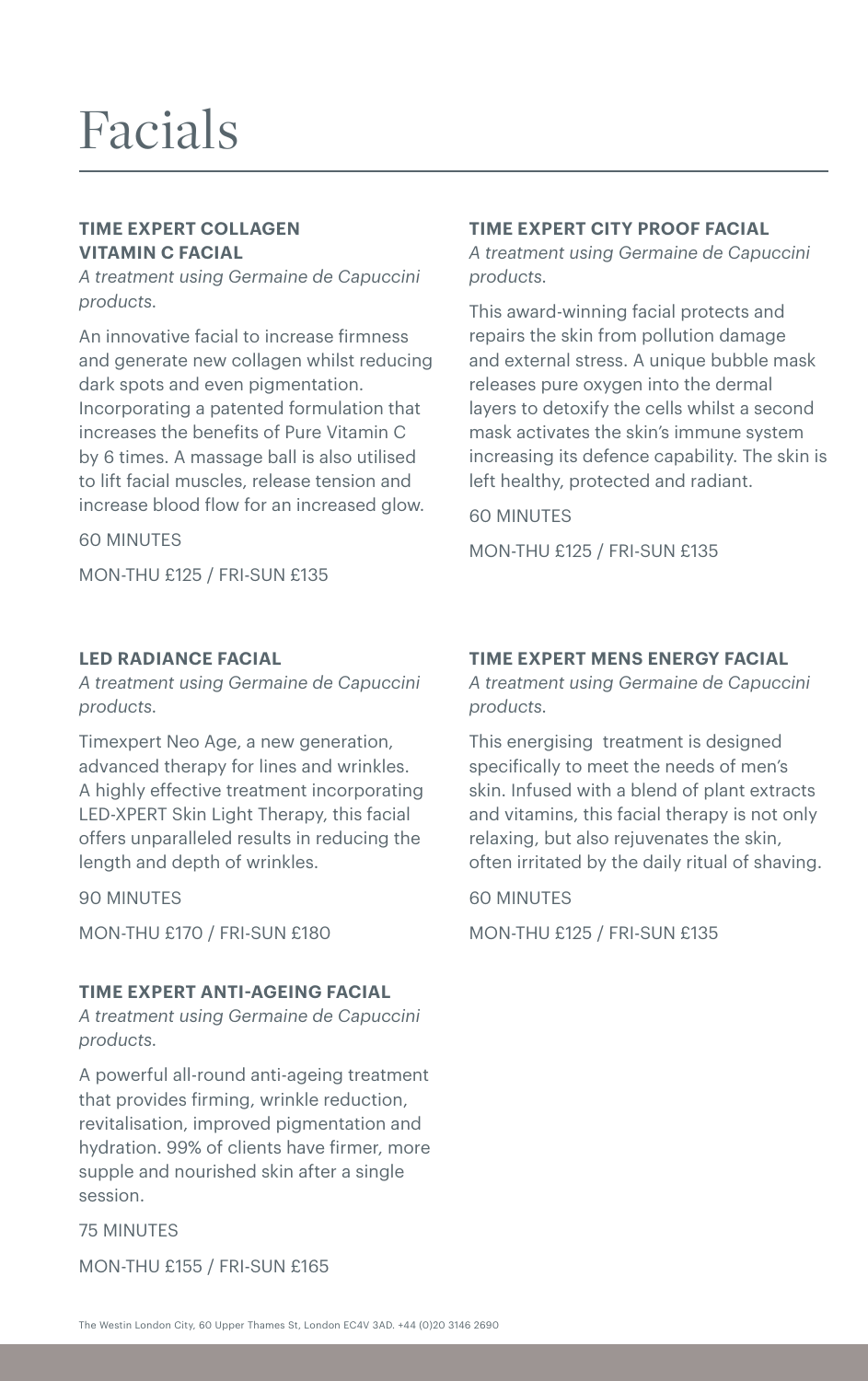### Hands + Feet

#### **HEAVENLY MANICURE**

Bring back beauty and vitality to your hands and fingernails. Shaping and tidying of the nails and cuticles is followed by a relaxing massage of the hands and forearms before the nails are finished with perfectly applied colour.

60 MINUTES

MON-THU £75 / FRI-SUN £85

#### **HEAVENLY PEDICURE**

A luxurious pedicure in which the feet are gently softened and exfoliated, before a calming massage hydrates and releases tension in the legs and feet. The feet are then immaculately finished with a nail colour of your choice.

60 MINUTES

MON-THU £80 / FRI-SUN £90

### Express Treatments

#### **BAOBAB SCALP MASSAGE**

A nourishing and moisturising neck and scalp massage utilising the benefits of Baobab seed oil. A highly effective stress relieving experience.

30 MINUTES

MON-THU £65 / FRI-SUN £75

#### **ESSENTIAL FACIAL**

A bespoke facial for people short of time to suit any skin type. This treatment will leave your skin feeling bright and hydrated. Skin is cleansed and exfoliated followed by a hydrating mask to beautify the skin.

30 MINUTES

MON-THU £65 / FRI-SUN £75

#### **FULL BODY EXFOLIATION**

A salt scrub to smooth and soften the skin increasing the circulation and brightening the body.

30 MINUTES

```
MON-THU £65 / FRI-SUN £75
```
#### **BACK, NECK & SHOULDER MASSAGE**

A medium pressure massage working on the back, neck and shoulders, prompting circulation and muscle relaxation.

30 MINUTES

MON-THU £65 / FRI-SUN £75

#### **ROSE QUARTZ EYE & LIP THERAPY**

This revolutionary experience provides substantial results in smoothing lines and wrinkles and reducing dark circles whilst providing immediate luminosity to the eye contour and softening and plumping the lip contour.

45 MINUTES

MON-THU £70 / FRI-SUN £80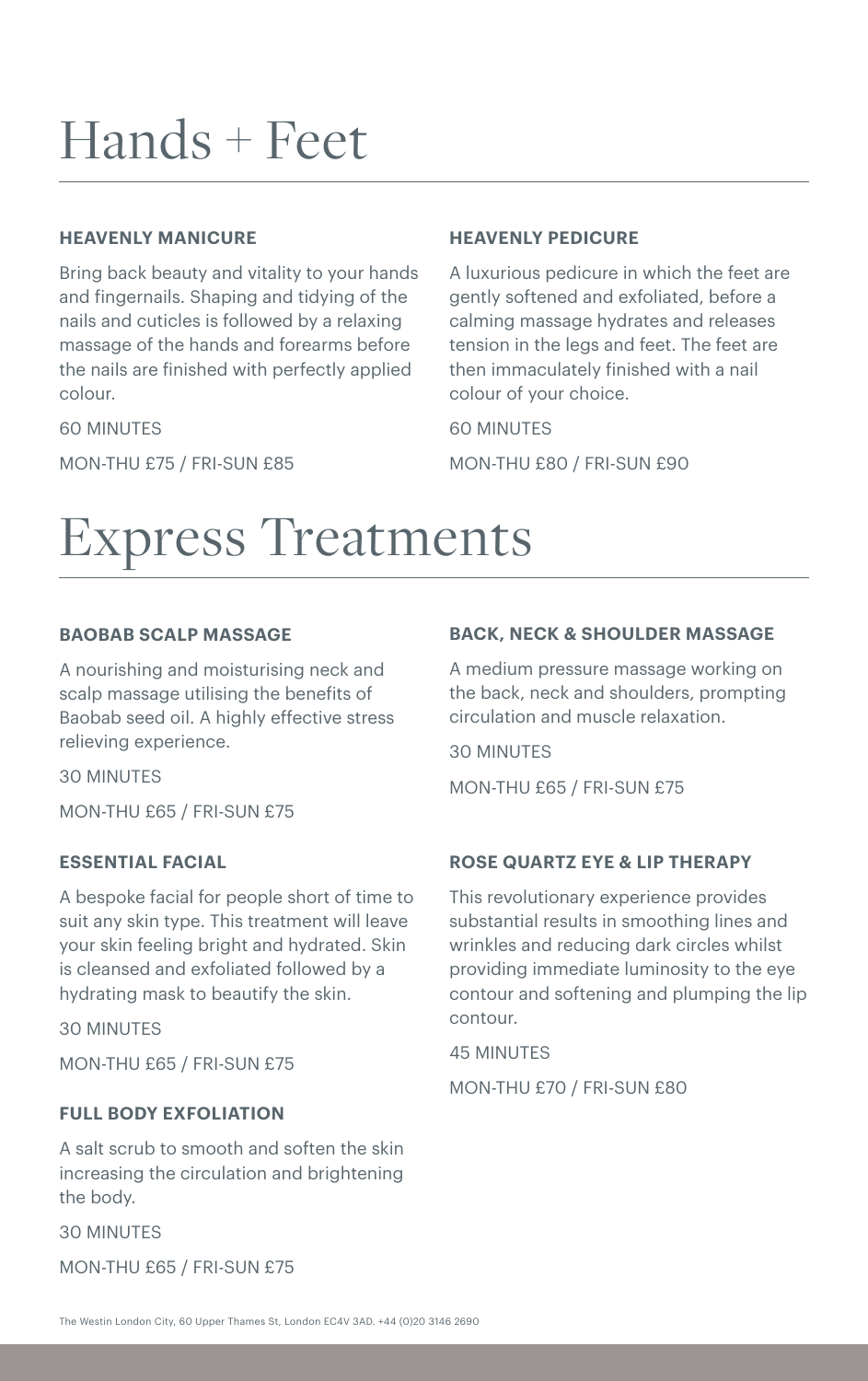### Spa Packages

#### **HEAVENLY CITY ESCAPE**

*Including foot ritual, immune support massage and city proof facial.*

Escape the city life by clearing your congested body and mind and supporting the immune system. Start your escape with a relaxing foot ritual, followed by an award-winning facial which protects and repairs the skin from pollution damage and external stress with a unique bubble mask. Finishing with your total wellbeing massage.

135 MINUTES TREATMENTS TIME MON-THU £245 / FRI-SUN £255

#### **HEAVENLY ESSENTIAL ESCAPE**

*Including essential facial, BNS massage or full body exfoliation.*

Escape and focus on your wellbeing with our Heavenly Essential escape. Enjoy our essential facial and either a BNS massage or full body exfoliation. This package includes a two-course lunch from our Eat Well menu and one smoothie from Westin Fresh by The Juicery.

60 MINUTES TREATMENTS TIME MON-THU £140 / FRI-SUN £150

#### **HEAVENLY EMPRESS ESCAPE**

*Including foot ritual, royal jelly face & back ritual and silk wrap experience.*

Feel truly spoilt and indulge in some Royal self-care. Start your escape with a relaxing foot ritual followed by a luxurious, smoothing full body exfoliation and silk wrap. Finishing with the Royal jelly face and back ritual which includes a soothing back massage with semi-precious stones of Obsidian and Onyx to harness wellbeing and allow the body to unwind, and strengthening Royal Jelly Facial.

165 MINUTES TREATMENTS TIME MON-THU £285 / FRI-SUN £295

#### **HEAVENLY MUMMIES ESCAPE**

*Including rose express facial and ultimate pregnancy experience.*

Give yourself a moment to appreciate the joy of pregnancy and leave the stresses of life behind you. Enjoy a top to toe body treatment focused on the upper back, tight shoulders, legs and scalp, with treatment oil chosen specifically for your skin type. This treatment finishes with a Rose Essential Facial.

90 MINUTES TREATMENTS TIME MON-THU £180 / FRI-SUN £190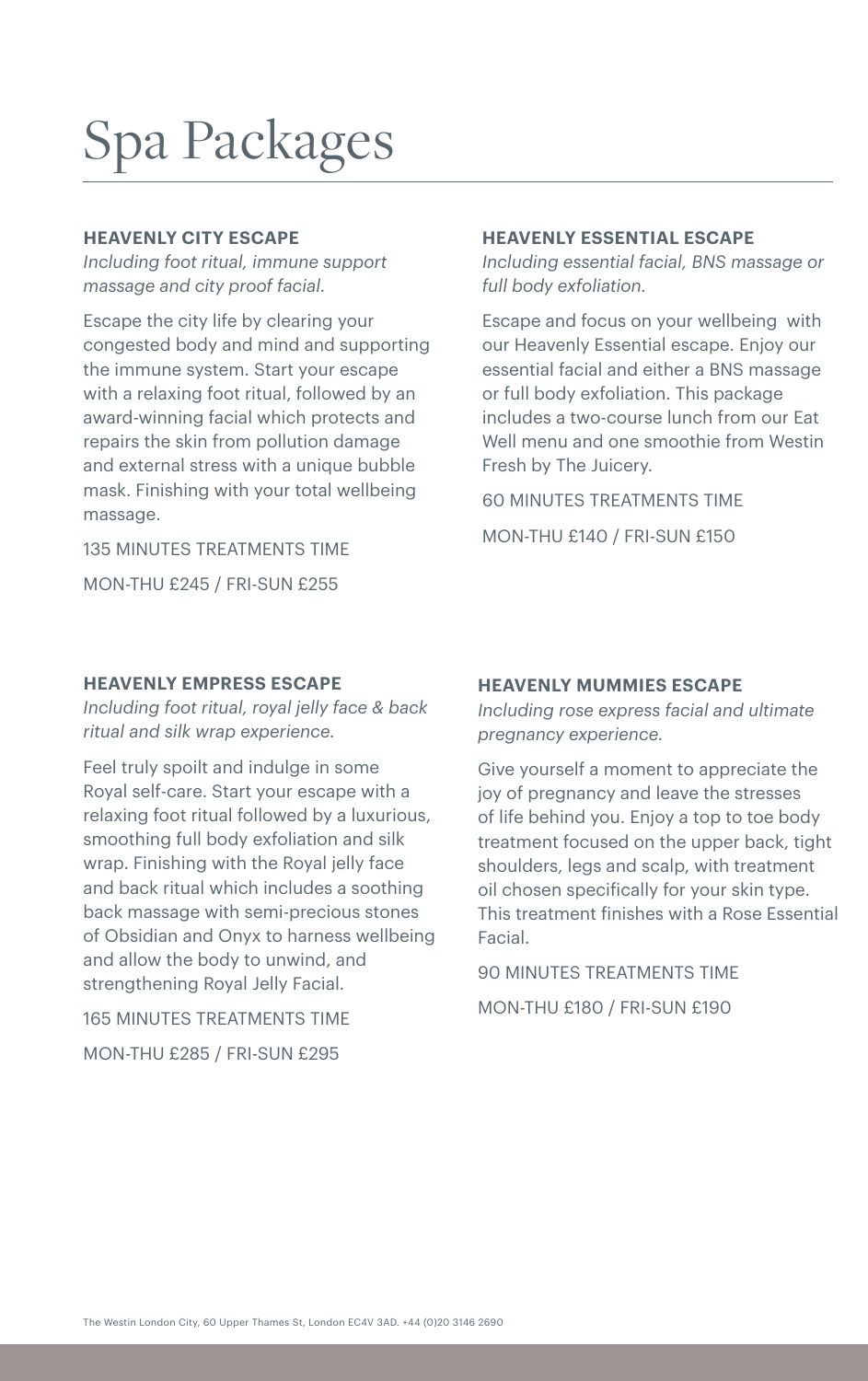### Wellness Facilities

#### **TREATMENT RESERVATIONS**

For spa reservations please call directly from your room or visit the spa reception. For external spa reservations please email [heavenlyspa@westinlondon.com](mailto:heavenlyspa@westinlondon.com) or telephone +44 (0)20 3146 2691. We highly recommend you book in advance to secure preferred treatments and appointment times. A credit or debit card will be required to hold your reservation.

#### **ARRIVAL**

We ask that you arrive 15 minutes before your appointment time to enable you to prepare and fill in a consultation form if required. If you wish to use the spa facilities before your treatment we recommend you arrive at least 60 minutes prior to your scheduled appointment. Using the steam room, sauna and pool area before beginning your treatment will allow you to reach optimum relaxation and gain the full benefit of your spa experience.

#### **LATE ARRIVAL**

We offer our guests a reliable treatment schedule, so please appreciate that late arrivals will not receive an extension of scheduled treatment time to avoid inconvenience to other guests and the same treatment price will apply.

#### **BOOKING ADVICE**

A consultation is required prior to many of our treatments to ensure that the most effective treatment can be given on the day. Please inform us at the time of booking if you have any medical conditions, skin allergies or think that you are pregnant.

Allow 12 hours after any heat treatment before taking a waxing appointment. Avoid facial and heat treatments 72 hours after any cosmetic procedures including Botox or as advised by your medical practitioner.

#### **CANCELLATION POLICY**

A 100% charge will be incurred for any treatment not cancelled or rescheduled at least 24 hours prior to your scheduled time. For group bookings of four people or more, cancellation is three days prior to the treatment booking.

#### **SPA ETIQUETTE**

We aim to provide a peaceful setting for all spa guests, and so we ask you to please keep your mobile devices on silent and photography is strictly prohibited. The spa team reserves the right to refuse access to anyone whose behaviour may disturb or endanger other guests.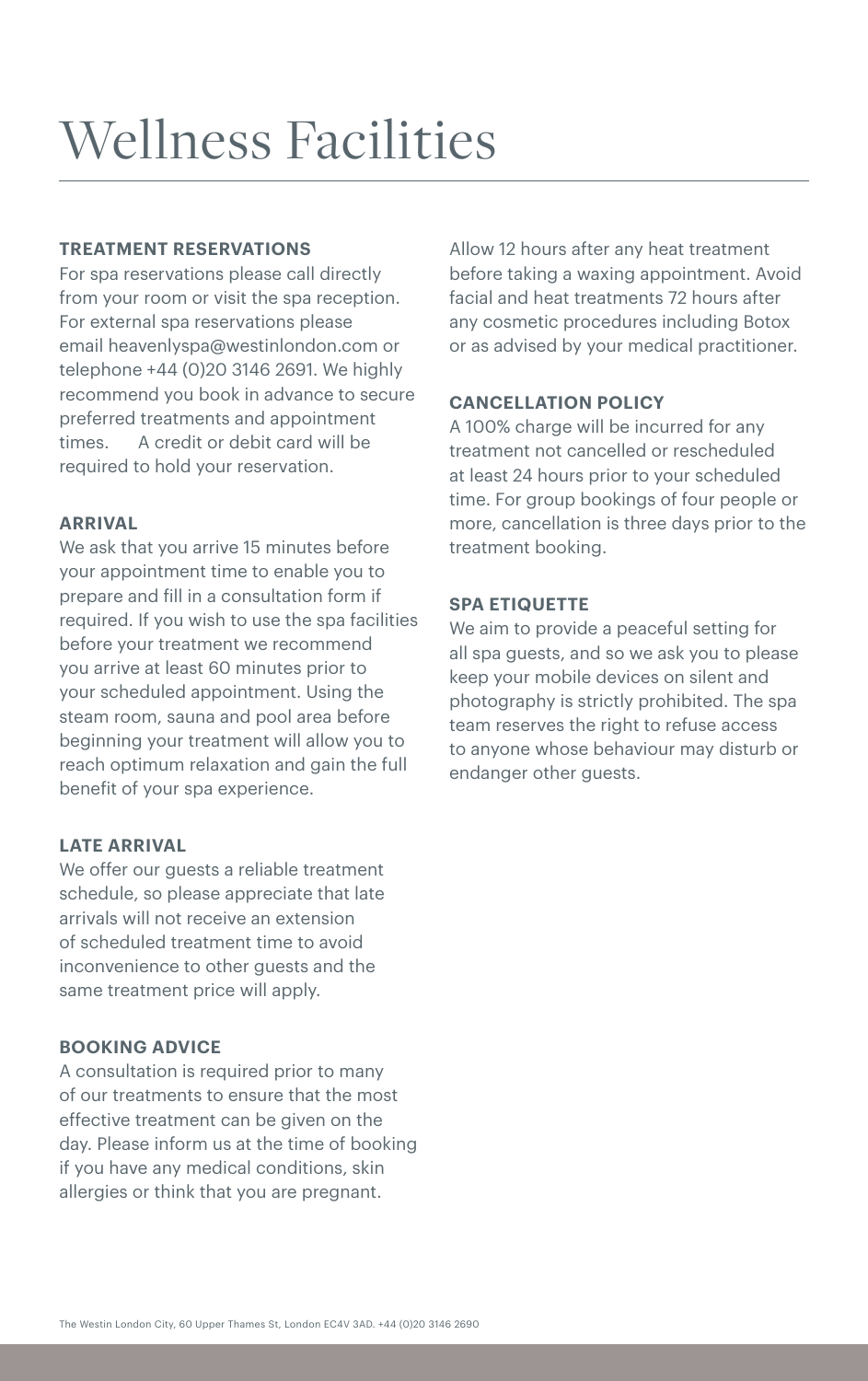#### **WHAT TO WEAR**

Robes and slippers are provided to our day spa guests. For treatments, we provide disposable underwear to suit women and men; alternatively you may wear your own underwear or swimwear, as you wish. Our spa therapists are professionally trained in draping techniques to ensure your privacy and comfort at all times. T-shirts with comfortable trousers or shorts are ideal fitness attire. Trainers must always be worn in the WestinWORKOUT™ Fitness Studio.

#### **AGE REQUIREMENTS**

No person/s under the age of 16 years is permitted to use the spa and fitness facilities without supervision.

#### **VALUABLES**

Lockers are provided in the changing rooms, but we advise you not to bring

### Membership

or wear any valuables whilst using our facilities. We are unable to accept responsibility for looking after your personal effects and for any loss or damage incurred.

#### **GIFT VOUCHERS**

Offer the ultimate Heavenly Spa by Westin experience. Gift vouchers are available to [purchase at thewestinlondoncity.skchase.](http://thewestinlondoncity.skchase.com) com.

Discover a city-centre sanctuary at Heavenly Spa by Westin.

Life can sometimes get in the way of living, and a spa membership can give you back your time: time to relax, to think and to be yourself.

With our spa membership you will enjoy our WestinWORKOUT™ Fitness Studio, 12-metre indoor pool and vitality pool, sauna, steam rooms, experience shower and ice fountain facilities.

We believe that much of the value of our membership experience comes not only from the facilities, treatments, and products, but from having the time and space for silence, separation from technology and personal reflection and contemplation. For more details please contact the spa reception at [heavenlyspa@westinlondon.com](mailto:heavenlyspa@westinlondon.com).